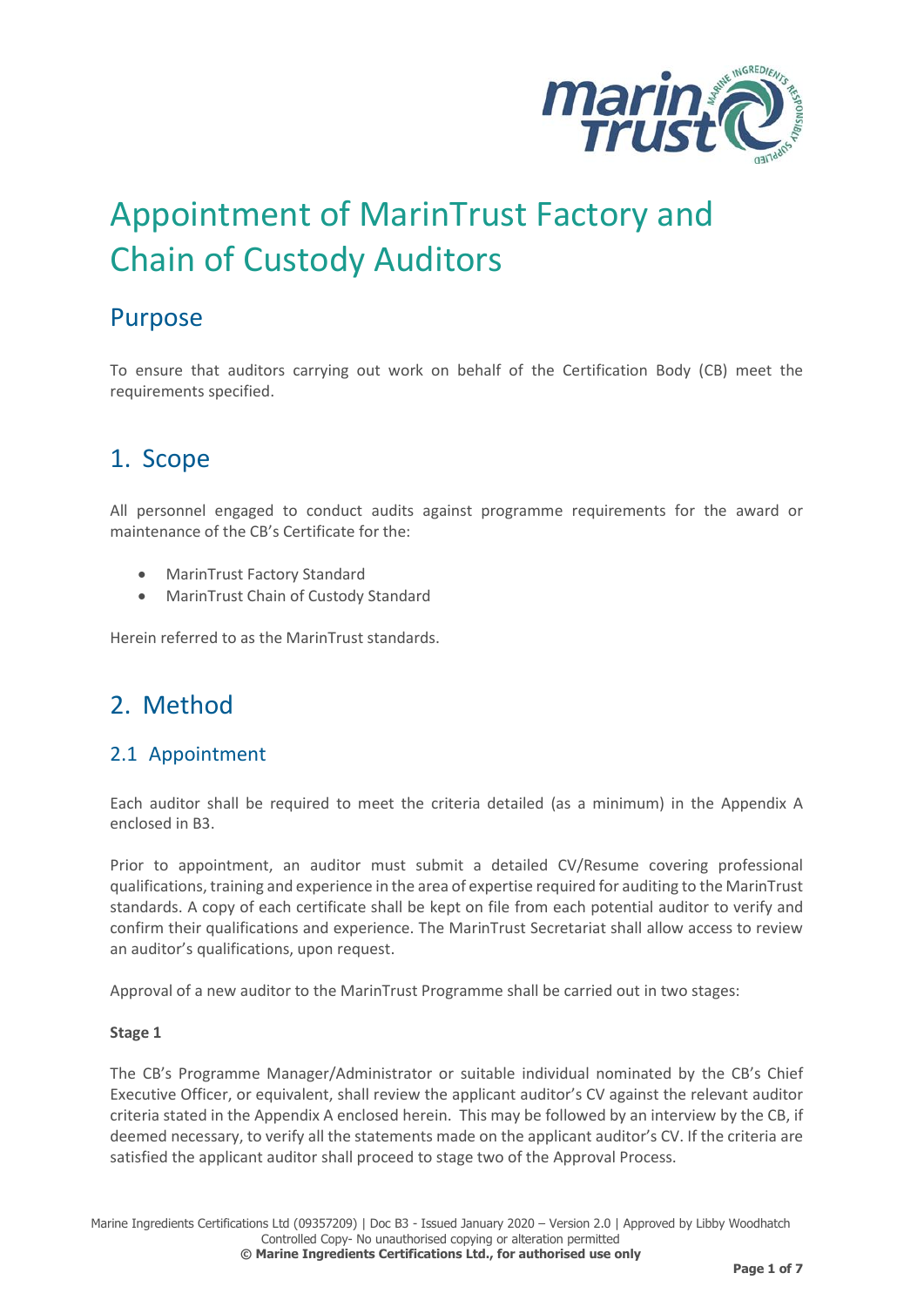

#### **Stage 2**

The applicant auditor shall be required to:

- Attend an approved MarinTrust Training Course for the Standard they wish to become approved to audit. The applicant auditor shall be required to successfully complete the Training Course(s) and pass the written exam(s).
- The exam paper must be submitted to the MarinTrust secretariat for either a consistency review or for marking if there is no train the trainer in place within the CB.
- The applicant auditor shall then be required to shadow an approved MarinTrust Auditor for at least one audit for each relevant standard they wish to audit against.
- Be successfully witnessed conducting one MarinTrust or MarinTrust Chain of Custody audit depending on which standard they wish to become approved to audit. If both MarinTrust Standards they shall need to be witnessed to each one.

If the applicant auditor completed all the steps in stage 2 successfully the CB shall be able to sign them off as an approved auditor for the relevant MarinTrust standard. Information on all new approved auditors shall be communicated to MarinTrust Secretariat by their CB within 5 working days and the following details, as a minimum, submitted in a complete pack;

- Full name
- Standards trained to audit against
- Date Auditor Training Completed
- Date Shadow Audit Completed and name of auditor accompanied
- Date Witness Audit Completed and name of witnessing auditor

The MarinTrust Secretariat shall issue a letter of confirmation of approval as a MarinTrust auditor stipulating the relevant standard(s) and list the approved auditor on the MarinTrust website.

The MarinTrust Secretariat shall maintain a master list of approved auditors.

For individual subcontracted auditors who have successfully completed the approval process, a formal contract shall be drawn up on appointment by the CB which is signed by both parties.

On appointment, each auditor shall sign the CB's own specific Conflict of Interest and Confidentiality Undertaking Criteria.

The site may decline the services of a particular auditor offered by the CB. The same auditor is not permitted to undertake audits on more than three consecutive occasions at the same site unless given specific permission by the MarinTrust Secretariat.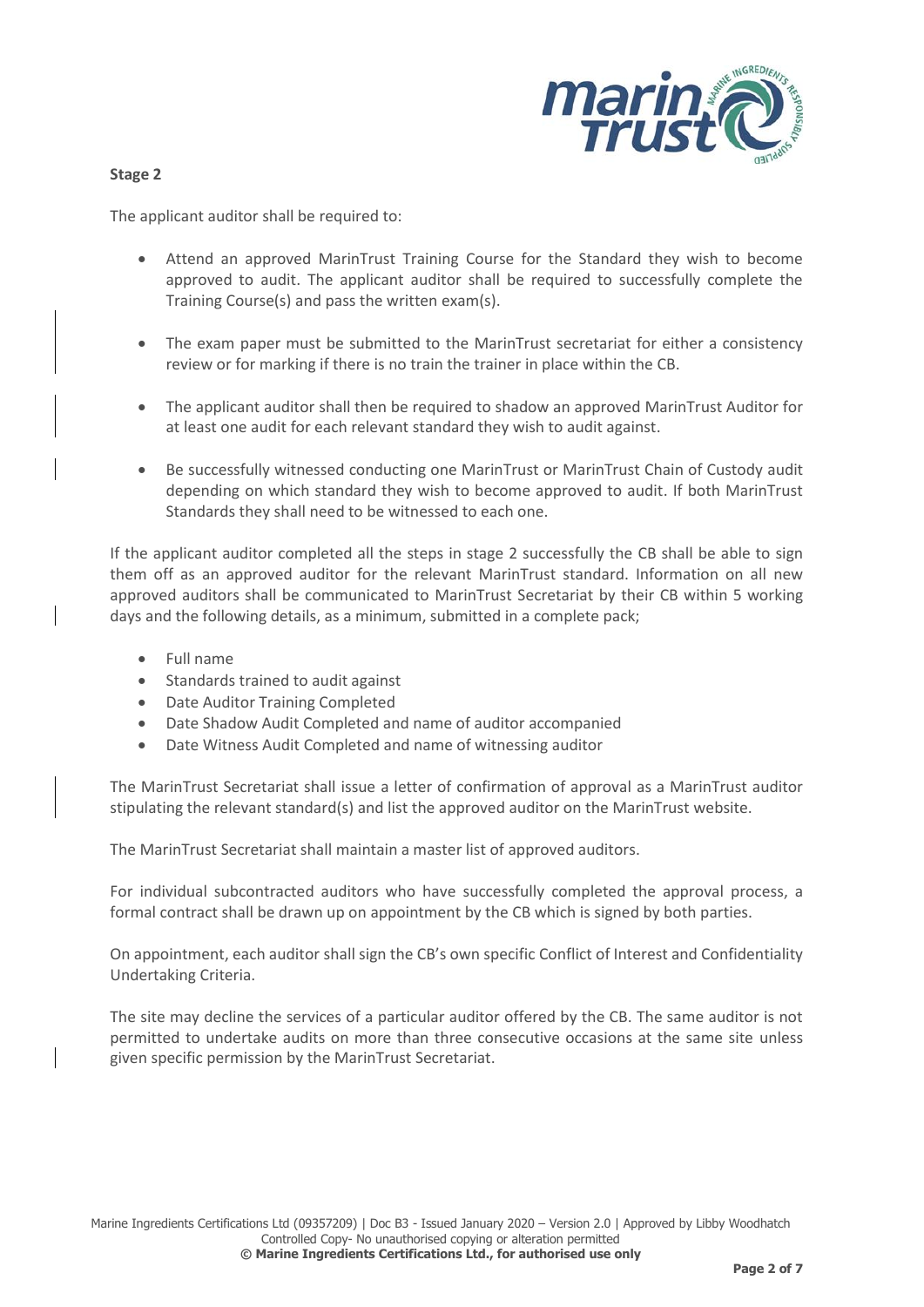

#### **Maintenance of Auditor Approval Status**

An approved MarinTrust auditor shall complete **a minimum of two MarinTrust audits in a calendar year** to maintain their approval status. If an auditor does not meet this minimum requirement the CB shall remove the auditor's approval status and notify MarinTrust of this occurrence within reasonable time. The audit will then be treated as new applicant auditor to the MarinTrust Programme should they wish to audit against the MarinTrust standards again.

An approved MarinTrust Factory auditor can conduct MarinTrust CoC audits without additional training, but an approved CoC auditor shall need to complete the MarinTrust Factory training before they can be approved for this standard within the MarinTrust programme.

It is the responsibility of the CB to ensure processes are in place to monitor and maintain the competence of the auditor to the level required by the MarinTrust Programme.

### 2.2 Controls

The performance of each auditor shall be systematically reviewed by the following means:

(a) **Audit Reports** – shall be continuously reviewed by the CB's Programme/Administrator and the certification committee to ensure that each clause to the relevant MarinTrust standard has been verified during the onsite Audit;

(b) Auditors may also be required to attend the CBs certification meetings as requested to provide information to assist the committee on certification decisions, however the auditor shall not be part of the certification decision-making process;

(c) **Auditor Performance** –The CB shall nominate an already Qualified auditor to witness (as a minimum) the Auditor conducting an MarinTrust Audit or for equivalent GFSI or GSSI recognised Standards which include a significant component of traceability no less than once every five years. The witness audit shall be conducted by a competent individual appointed by the CB with a proven knowledge of the MarinTrust Programme and auditing experience. Results of the review shall be recorded on an auditor performance review form. If the review highlights areas that shall need to be improved the CB shall document on the auditor's record what actions shall need to be undertaken to improve. If serious breaches are highlighted the CB shall remove the auditor's approval status and treat the auditor as a new auditor applicant if they are to be used in future MarinTrust audits. The CB shall inform MarinTrust on any changes to the approval status of all MarinTrust approved auditors within a period of 5 working days.

(d) CB auditor calibration and training records shall be sent to the MarinTrust Secretariat on an annual basis to ensure the maintenance of the integrity of the standard.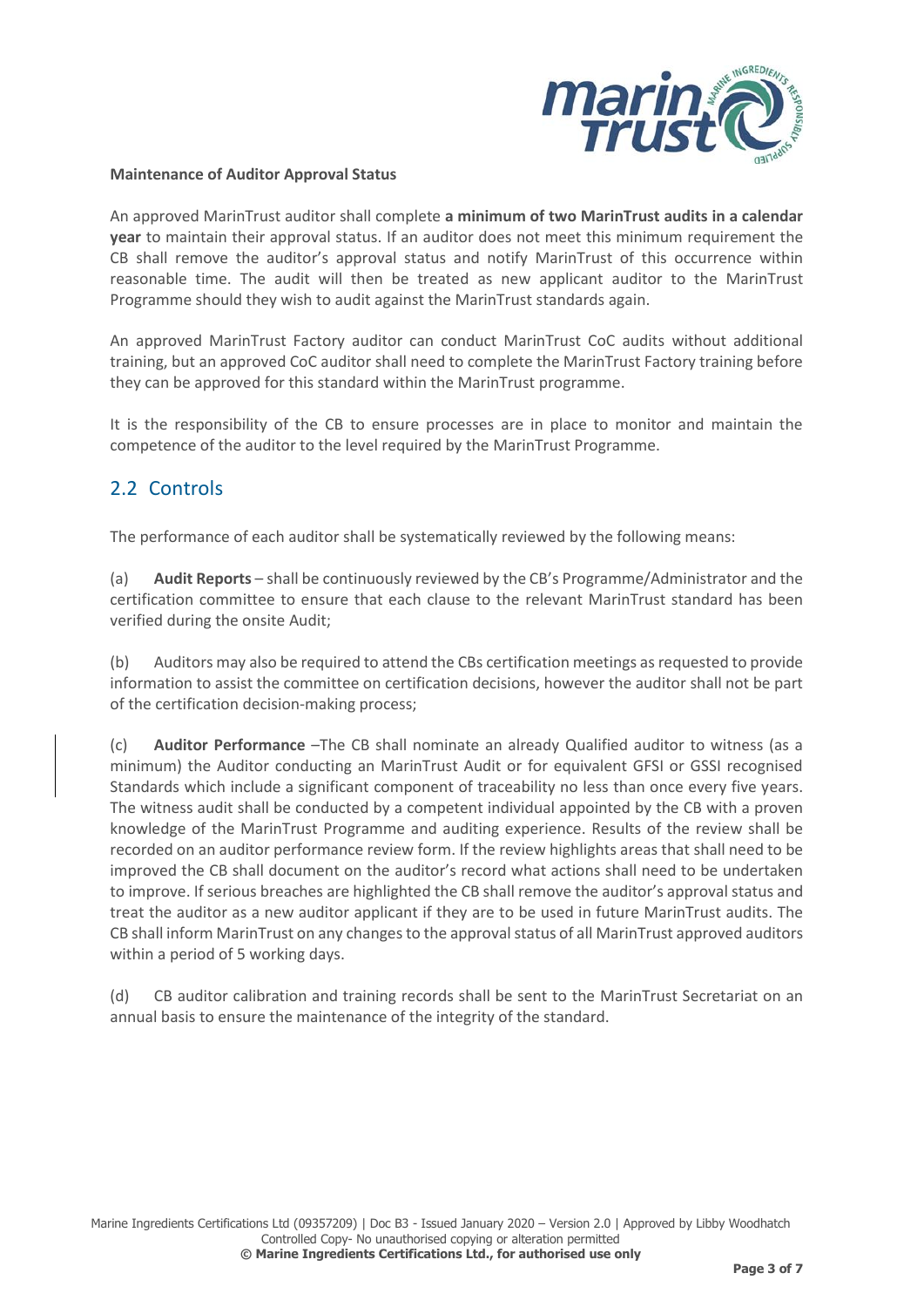

### 3. Records

The Programme Manager/Administrator shall maintain an approved auditor file for each auditor. A copy of the approved auditor's CV and evidence of training against each MarinTrust standard shall be sent to MarinTrust secretariat. Having gained approval there shall be evidence of the following held on file:

#### **General**

- Contract;
- CV;
- External Training Certificates (or confirmation letter);
- Evidence of Training against the MarinTrust Programme;
- Auditor Criteria Requirement Record;
- Date of Approval;
- Signed copies of Confidentiality Agreements;
- Performance Review Schedule (every two years);
- Auditor Performance Review;
- Record of number of Audits conducted annually;
- Internal Audit Reports;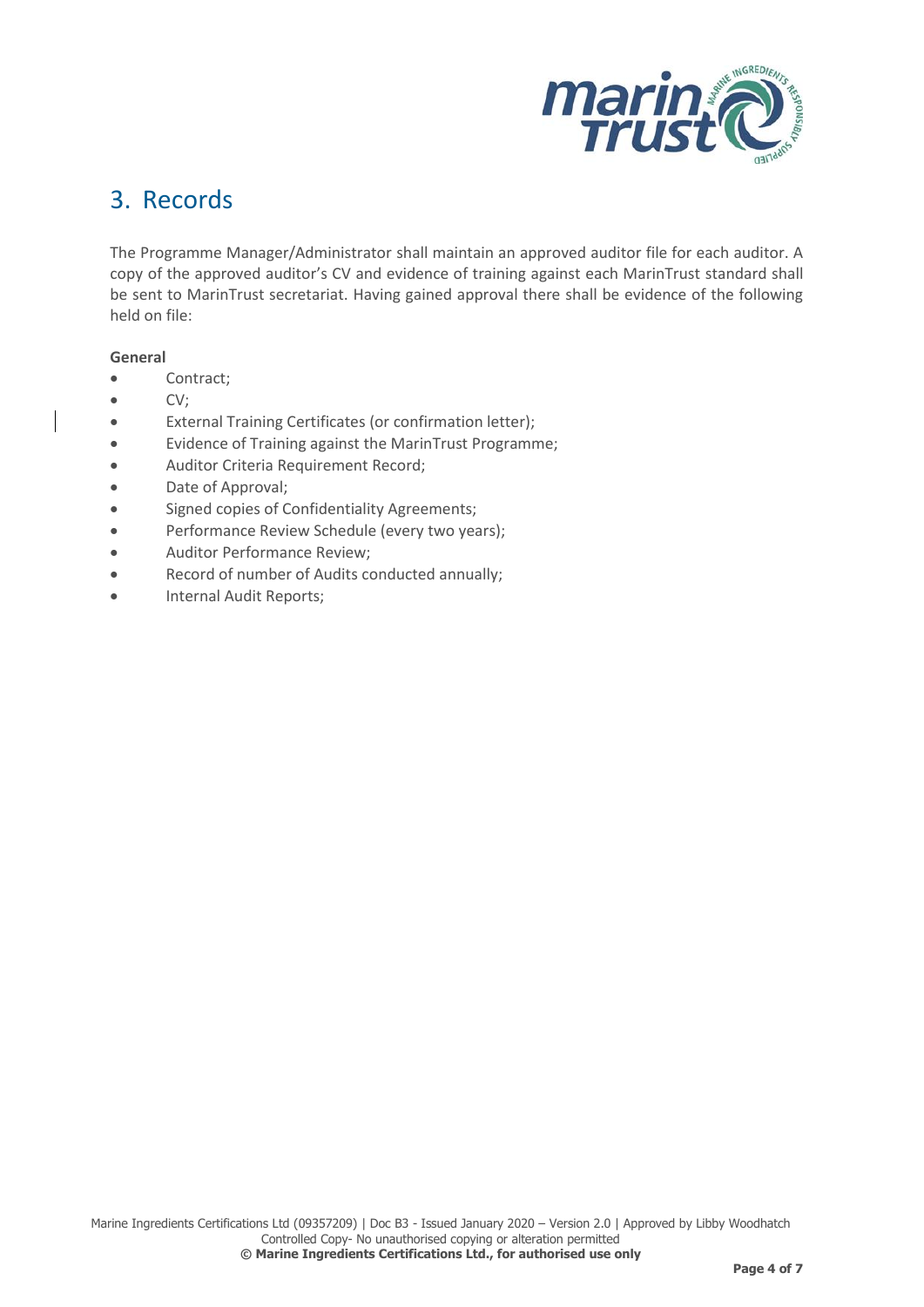### **Appendix A**

# Auditor Criteria Required for MarinTrust Standard Factory and CoC Audits

| 1.           | <b>Formal Qualifications</b>                                                                                                                                                                                                                                                                                           | YES/<br><b>NO</b> |  |  |  |
|--------------|------------------------------------------------------------------------------------------------------------------------------------------------------------------------------------------------------------------------------------------------------------------------------------------------------------------------|-------------------|--|--|--|
|              | <b>Post-high School Diploma</b>                                                                                                                                                                                                                                                                                        |                   |  |  |  |
|              | At least a post-high school diploma or equivalent (minimum course duration of 2 years) in a discipline related<br>to the scope of certification (Foodstuffs, logistics, transport and/or Agricultural/Aquacultural).                                                                                                   |                   |  |  |  |
| 2.           | <b>Technical Skills and Qualifications</b>                                                                                                                                                                                                                                                                             |                   |  |  |  |
| 2.1          | <b>Food Safety Training and Work Experience</b>                                                                                                                                                                                                                                                                        |                   |  |  |  |
| A)           | Training in HACCP principles either as part of formal qualifications or by the successful completion of a<br>formal course based on the principles of Codex Alimentarius.                                                                                                                                              |                   |  |  |  |
| B)           | Successful completion of recognised training in auditing techniques based on Quality Management Systems<br>or Food Safety Management Systems.                                                                                                                                                                          |                   |  |  |  |
| $\mathsf{C}$ | 3 years overall experience in the feed/foodstuff sector in a relevant position e.g. Quality Assurance or Food<br>Safety Function, Production and Quality.                                                                                                                                                              |                   |  |  |  |
| D)           | Knowledge and experience of mass balancing and traceability over the production run.                                                                                                                                                                                                                                   |                   |  |  |  |
| E)           | Knowledge of where to find sources of information about which MSC Certified Fish can enter MarinTrust<br>Chain of Custody, MSC Fishery Certificate Sharing Agreements and how this impacts the eligibility of MSC<br>Certified Products.                                                                               |                   |  |  |  |
| 2.2          | <b>Auditor Additional Training</b>                                                                                                                                                                                                                                                                                     |                   |  |  |  |
| $\mathsf{A}$ | Practical auditing experience of a minimum of 10 days in Feed/Food Safety management systems (e.g. FEMAS,<br>ISO 9000, ISO 14000, ISO 22000, OSHAS 18000), BRC GS Food, IFS Food, GMP+ or equivalent standards which<br>include a significant component of traceability, food safety and Good Manufacturing Practices. |                   |  |  |  |
| 2.3          | <b>Communication Skills</b>                                                                                                                                                                                                                                                                                            |                   |  |  |  |
| A)           | "Working Language" Skills in the corresponding Native/Working Language. This must include the locally<br>used Specialist Terminology in this Working Language.                                                                                                                                                         |                   |  |  |  |
| B)           | Exceptions to this rule must be consulted and confirmed in writing beforehand with the Standard Owner.                                                                                                                                                                                                                 |                   |  |  |  |
| 2.4          | Initial Training before Sign-off by the CB                                                                                                                                                                                                                                                                             |                   |  |  |  |
| A)           | The Applicant Auditor shall witness one MarinTrust Audit                                                                                                                                                                                                                                                               |                   |  |  |  |
| B)           | The CB shall nominate an already qualified Auditor to witness the Applicant Auditor conducting one Audit<br>for a specified Martin Trust Standard                                                                                                                                                                      |                   |  |  |  |
| $\mathsf{C}$ | The Applicant Auditor shall participate in all relevant MarinTrust training for that standard conducted by<br>the CB's MarinTrust Approved Trainer and pass the written exam. This training and written exam must<br>include the handling of Improver Programme raw material entering the factory.                     |                   |  |  |  |
| 2.5          | <b>On-going Training</b>                                                                                                                                                                                                                                                                                               |                   |  |  |  |
| A)           | The Auditor shall participate in all relevant MarinTrust Training conducted by the CB's MarinTrust<br>Approved Trainer or Standard Owner and pass the written exam for each standard revision prior to their<br>next audit.                                                                                            |                   |  |  |  |
| B)           | The CB shall nominate an already Qualified auditor to witness (as a minimum) the Auditor conducting an<br>MarinTrust Audit or for equivalent GFSI or GSSI recognised Standards which include a significant<br>component of traceability no less than once every five years.                                            |                   |  |  |  |